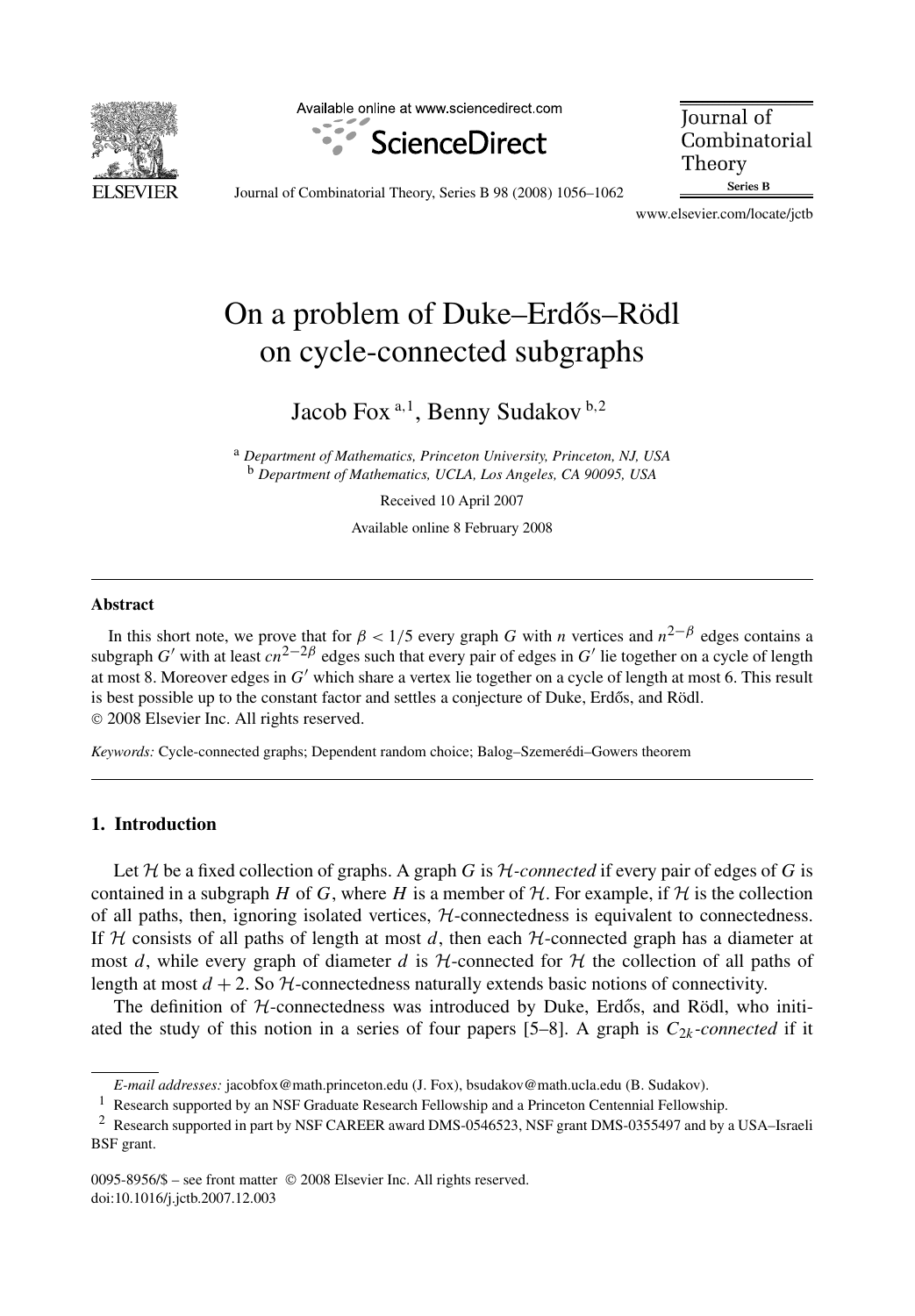is H-connected where  $H$  consists of all even-length cycles of length at most  $2k$ . The question studied by Duke, Erdős, and Rödl was to determine the maximum number of edges in a  $C_{2k}$ -connected subgraph that one can find in every graph with *n* vertices and *m* edges as a function of  $k$ ,  $n$ , and  $m$ . The following problem was considered to be one of the main open problems in this area. It was first posed by Duke, Erdős, and Rödl [6] in 1984, and discussed in the two subsequent papers [7,8]. It also appears in the book *Erdős on Graphs* by Chung and Graham [4].

**Problem 1.1.** Is it true that there are constants  $c$  ,  $\beta_0 > 0$  such that for all  $0 \le \beta \le \beta_0$  the following holds. Every graph *G* with *n* vertices and  $n^{2−β}$  edges contains a subgraph *G*<sup>'</sup> with  $cn^{2−2β}$  edges such that every two edges of  $G'$  lie together on a cycle of length at most eight?

It is easy to see that such a result would be best possible up to a multiplicative constant. Indeed, the bound on the number of edges in  $G'$  is tight when  $G$  is a collection of  $n^{\beta}$  disjoint complete graphs of size roughly  $n^{1-\beta}$ . In [6], Duke, Erdős, and Rödl obtained a weaker result which proves that the assertion of Problem 1.1 is correct if one allows the cycle length to be at most twelve instead of at most eight. They also showed how to find in *G* a  $C_6$ -connected (and hence also  $C_8$ -connected) subgraph  $G'$  with at least  $cn^{2-3\beta}$  edges.

The analogue of Problem 1.1 for graphs of constant density was solved in [7]. In that paper, the authors proved that for each fixed  $d > 0$ , every graph G with *n* vertices and at least  $dn^2$  edges has a subgraph  $G'$  on  $(1 + o(1))d^2n^2$  edges such that every pair of edges of  $G'$  lie together on a cycle of length at most eight. Unfortunately, the proof of Duke, Erdős, and Rödl uses Szemerédi's regularity lemma and consequently gives nothing when *d* tends to zero.

Duke, Erdős, and Rödl [6] also asked whether Problem 1.1 holds in the stronger form, where the subgraph *G'* has the additional property that edges sharing a vertex lie together on a cycle of length at most 6. Motivated by this question, we call a graph *strongly*  $C_{2k}$ *-connected* if it is  $C_{2k}$ -connected and every pair of edges sharing a vertex lie together on a cycle of length at most 2*k* − 2. In this note, we settle Problem 1.1 in its strengthened form for all  $\beta$  < 1/5.

**Theorem 1.2.** *For*  $0 < \beta < 1/5$  *and sufficiently large n, every graph G on n vertices and at least n*<sup>2−β</sup> edges has a strongly C<sub>8</sub>-connected subgraph G<sup>'</sup> with at least  $\frac{1}{64}$ n<sup>2−2β</sup> edges.

Our proof combines combinatorial ideas together with a probabilistic argument which may be called *dependent random choice*. Early versions of this technique were developed in the papers [10,11,14]. Later, variants were discovered and applied to a large variety of extremal problems (see, e.g., [1,9,12,15,16]). In the concluding remarks, we show how the same proof can be used to obtain a variant of the main graph theoretic lemma which is used in the proof of the celebrated Balog–Szemerédi–Gowers theorem. Hence, we wonder if our result might have new applications in Additive Combinatorics.

## **2. Proof of Theorem 1.2**

Let  $\beta$  < 1/5,  $k = n^{\beta}$  and let *G* be a graph with *n* vertices and at least  $n^2/k$  edges. Since  $\beta$  < 1/5 and *n* is sufficiently large, we may assume that  $n > 2^{20}k^5$ . Delete vertices of minimum degree one by one until the remaining induced subgraph  $G_1$  of *G* has minimum degree at least  $\frac{n}{2k}$ .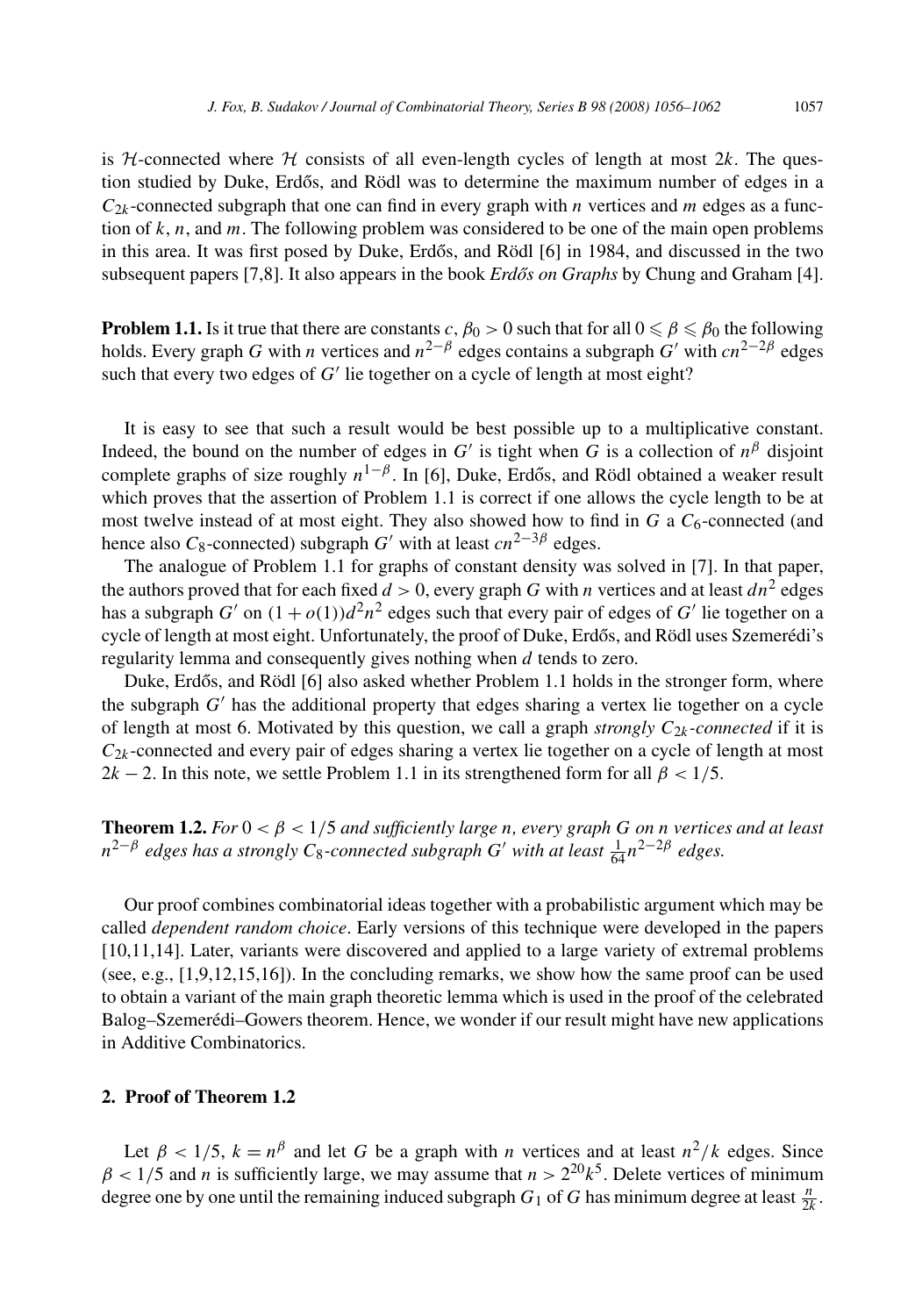Since the number of vertices deleted in this process is at most *n*, we have that the number of remaining edges in  $G_1$  is at least

$$
e(G_1) \geqslant e(G) - n \cdot \frac{n}{2k} \geqslant \frac{n^2}{k} - \frac{n^2}{2k} = \frac{n^2}{2k}.
$$

Let *H* be the maximum bipartite subgraph of *G*1, and let *A* and *B* denote the vertex classes of *H*. Without loss of generality we can assume that  $|B| \leq |A|$ . For a vertex  $x \in H$  denote by  $d_H(x)$  its degree, i.e., the number of vertices adjacent to *x* in *H*. By maximality of *H*, the degree of every vertex in *H* is at least half of its degree in  $G_1$  and the number of edges in *H* is at least half of the number of edges in  $G_1$ . Hence the minimum degree in *H* is at least  $\frac{n}{4k}$  and *H* has at least  $\frac{n^2}{4k}$ edges. For two vertices  $x_1, x_2 \in H$  define the *common neighborhood*  $N_H(x_1, x_2)$  to be the set of vertices of *H* adjacent to both  $x_1$  and  $x_2$  and the *codegree*  $d_H(x_1, x_2)$  to be the size  $|N_H(x_1, x_2)|$ . We will later use the following simple fact.

**Lemma 2.1.** *If every pair of vertices in a subset*  $X \subset A$  *have codegree in H at most*  $\frac{n}{32k^2}$ *, then*  $|X| < 8k$ .

**Proof.** Suppose for contradiction that there is a subset  $X = \{x_1, \ldots, x_{8k}\}\$  such that every pair of vertices in it have codegree in *H* at most  $\frac{n}{32k^2}$ . By the Bonferroni inequality (inclusion–exclusion principle), the number of vertices of *B* adjacent to at least one of  $x_1, \ldots, x_{8k}$  is at least

$$
\sum_{1 \leq i \leq 8k} d_H(x_i) - \sum_{1 \leq i < j \leq 8k} d_H(x_i, x_j) \geq 8k \frac{n}{4k} - \binom{8k}{2} \frac{n}{32k^2} > n.
$$

Therefore, the size of *B* is larger than the total number of vertices *n*. This contradiction completes the proof.  $\square$ 

Define an auxiliary graph *Γ* on *A* where two vertices in *Γ* are adjacent if their codegree in *H* is at least  $\frac{n}{32k^2}$ . Then the previous lemma simply states that *Γ* has no independent set of size 8*k*. Let *Γ'* be an induced subgraph of *Γ* on  $v \ge 16k$  vertices. If the number of edges in *Γ'* is at most  $\frac{v^2}{32k}$ , then its average degree is at most  $\frac{v}{16k}$ . Therefore, by Turán's theorem [18], it has an independent set of size at least  $v/(\frac{v}{16k} + 1) \ge 8k$ , which contradicts Lemma 2.1. Thus we have the following claim.

**Lemma 2.2.** *Every induced subgraph of*  $\Gamma$  *on*  $v \ge 16k$  *vertices has more than*  $\frac{v^2}{32k}$  *edges.* 

In particular, in any induced subgraph  $\Gamma_1$  of  $\Gamma$ , there are at most  $\frac{n}{2^{12}k^4}$  vertices of degree at most  $\frac{n}{2^{16}k^5}$ . Otherwise, the subgraph  $\Gamma' \subset \Gamma_1$  induced by the vertices of degree at most  $\frac{n}{2^{16}k^5}$  has  $v \ge \frac{n}{2^{12}k^4} \ge 16k$  vertices and has at most

$$
\frac{1}{2}\nu \cdot \frac{n}{2^{16}k^5} = \frac{1}{32k}\nu \cdot \frac{n}{2^{12}k^4} \leqslant \frac{\nu^2}{32k}
$$

edges, contradicting the previous lemma.

We say that a vertex  $w \in A$  is *bad with respect to a pair*  $\{u, v\}$  of vertices of *B* if  $w \in N_H(u, v)$ and *w* has degree at most  $\frac{n}{2^{16}k^5}$  in the induced subgraph  $\Gamma[N_H(u, v)]$  of the auxiliary graph  $\Gamma$ .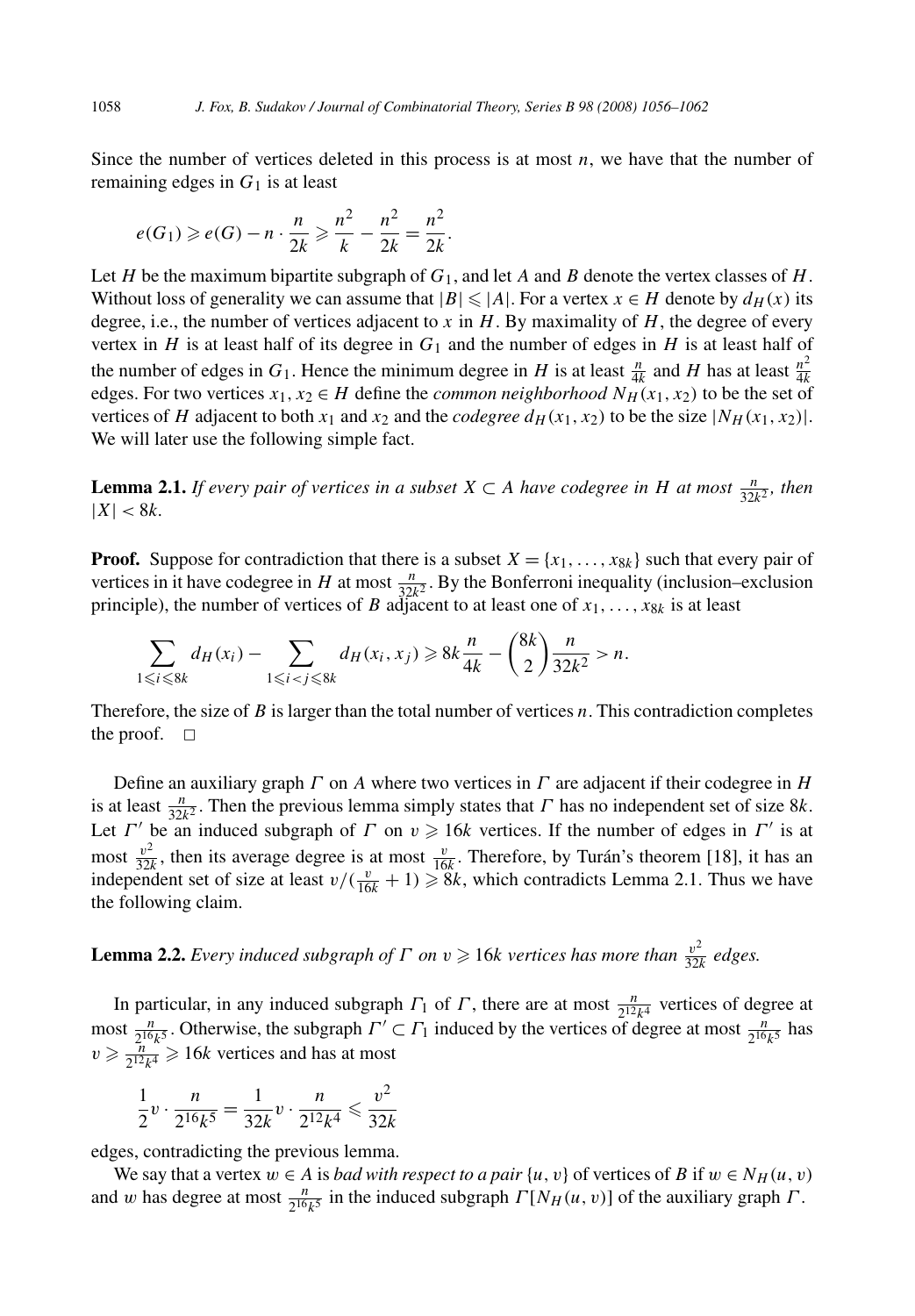**Lemma 2.3.** Let  $u, v$  be two vertices in B. Pick a vertex  $w$  in A uniformly at random. Let  $\mathcal{E}$ *be the event that w is bad with respect to the pair*  $\{u, v\}$ *. The probability of event*  $\mathcal{E}$  *is at most*  $\frac{n}{2^{12}k^4|A|}$ 

**Proof.** Let *t* denote the cardinality of  $N_H(u, v)$ . The probability that  $w \in N_H(u, v)$  is given by  $|N_H(u, v)|/|A| = t/|A|$ . Since, by the discussion in the previous paragraph, at most  $\frac{n}{2^{12}k^4}$ vertices in  $N_H(u, v)$  have degree at most  $\frac{n}{2^{16}k^5}$  in the induced subgraph  $\Gamma[N_H(u, v)]$  of  $\Gamma$ , then the probability that a vertex picked uniformly at random from  $N_H(u, v)$  has degree at most  $\frac{n}{2^{16}k^5}$ in  $\Gamma[N_H(u, v)]$  is at most  $\frac{n}{2^{12}k^4} \frac{1}{t}$ . Hence, the probability of the event  $\mathcal E$  satisfies

$$
\mathbb{P}[\mathcal{E}] = \mathbb{P}[w \in N_H(u, v)] \cdot \mathbb{P}[w \text{ is bad} \mid w \in N_H(u, v)]
$$
  
\$\leq \frac{t}{|A|} \cdot \frac{n}{2^{12}k^4} \cdot \frac{1}{t} = \frac{n}{2^{12}k^4|A|}. \square\$

Pick a vertex  $w \in A$  uniformly at random. Let *Y* be the random variable counting the number of pairs  $\{u, v\}$  in *B* such that *w* is bad with respect to  $\{u, v\}$ . Since there are  $\binom{|B|}{2}$  pairs of elements of *B* and  $|B| \le |A| \le n$ , then by Lemma 2.3, we have

$$
\mathbb{E}[Y] \leqslant {\binom{|B|}{2}} \frac{n}{2^{12}k^4|A|} < \frac{n^2}{2^{13}k^4}.
$$

Hence there exist a choice of *w* such that the number of pairs  $\{u, v\}$  in *B* for which *w* is bad is less than  $\frac{n^2}{2^{13}k^4}$ . Pick such a *w* and delete all vertices from *A* that have fewer than  $\frac{n}{32k^2}$  neighbors in *NH (w)*. That is, delete those vertices in *A* that are not adjacent to *w* in the auxiliary graph *Γ* . Let *A'* be the remaining subset of *A*.

Delete one by one vertices *v* from  $N_H(w)$  for which there are at least  $\frac{n}{2^7k_1^2}$  vertices *u* in the remaining set such that *w* is bad for  $\{u, v\}$ . Since *w* is bad only for at most  $\frac{n^2}{2^{13}k^4}$  pairs, it is easy to see that we deleted at most

$$
\frac{n^2/(2^{13}k^4)}{n/(2^7k^2)} = \frac{n}{2^6k^2}
$$
 (1)

vertices. Denote the remaining subset of  $N_H(w)$  by B'. Note that  $|B'| \ge |N_H(w)| - \frac{n}{2^6 k^2} = \frac{n}{4k} - \frac{n}{2^6 k^2} \ge \frac{n}{5k}$ . By the definition of B', we have that for every  $v \in B'$ , there are fewer than  $\frac{n}{2^7 k^2}$ vertices  $u \in B$  such that w is bad for pair  $\{u, v\}$ . Let G' be the bipartite subgraph of H induced by  $A' \cup B'$ . We will show that this graph satisfies the assertion of Theorem 1.2. The next lemma summarizes several important properties of G'.

## **Lemma 2.4.**

- (i) *The degree in G' of every vertex in A' is at least*  $\frac{n}{2^6k^2}$ *.*
- (ii) *For every vertex*  $v \in B'$  *there are fewer than*  $\frac{n}{2^7 k^2}$  *vertices*  $u \in B'$  *such that*  $\{v, u\}$  *have less than*  $\frac{n}{2^{16}k^5}$  *common neighbors in A'.*
- (iii) *The number of edges in G' is at least*  $\frac{n^2}{2^6 k^2}$ *.*

**Proof.** (i) Recall that to obtain  $A'$  we removed from A all vertices of small degree in  $N_H(w)$ . Thus the vertices in *A'* all have degree at least  $\frac{n}{32k^2}$  in *N<sub>H</sub>*(*w*). Also by (1), we deleted at most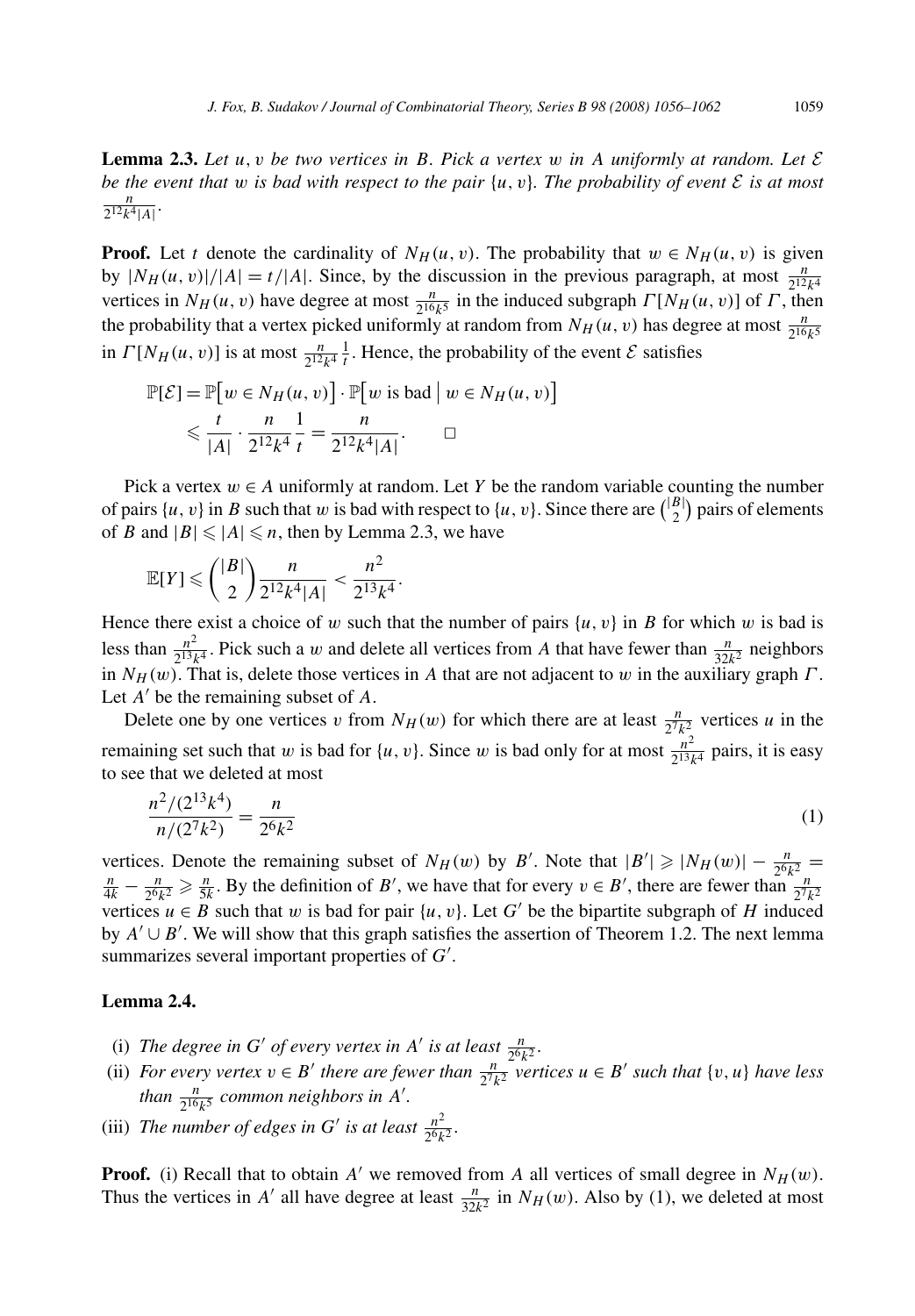$\frac{n}{2^6 k^2}$  vertices from *N<sub>H</sub>*(*w*) to obtain *B*<sup>'</sup>. Therefore, all vertices from *A*<sup>'</sup> still have at least  $\frac{n}{2^6 k^2}$ remaining neighbors in  $B'$ .

(ii) Let  $\{v, u\}$  be a pair of vertices in  $B'$  for which  $w$  is good. By definition, this means that there are at least  $\frac{n}{2^{16}k^5}$  vertices *z* in *A* such that *z* is a common neighbor of {*v, u*} and the codegree of *z* and *w* is at least  $\frac{n}{32k^2}$ . All these vertices *z* have high degree in  $N_H(w)$  and were not deleted when we constructed *A'*. This implies that there are at least  $\frac{n}{2^{16}k^5}$  common neighbors of pair  $\{v, u\}$  in  $A'$ . To conclude the proof of this part note that by our construction for every vertex  $v \in B'$  there are less than  $\frac{n}{2^7k^2}$  vertices  $u \in B'$  such that *w* is bad for {*v, u*}.

(iii) Since the minimum degree in *H* is at least  $\frac{n}{4k}$ , we have that  $|N_H(w)| \geq \frac{n}{4k}$  and the number of edges between  $N_H(w)$  and A is at least  $\frac{n}{4k} |N_H(w)| \geq \frac{n^2}{16k^2}$ . Since the vertices we deleted from *A* all have degree at most  $\frac{n}{32k^2}$  in  $N_H(w)$ , the total number of remaining edges between *A*<sup>-</sup> and  $N_H(w)$  is at least

$$
\frac{n^2}{16k^2} - \frac{n}{32k^2} |A| \geqslant \frac{n^2}{16k^2} - \frac{n^2}{32k^2} = \frac{n^2}{32k^2}.
$$

By (1), the number of edges between  $A'$  and  $N_B(w) \setminus B'$  is at most

$$
|A| |N_H(w) \setminus B'| \leqslant n \cdot \frac{n}{2^6 k^2} \leqslant \frac{n^2}{2^6 k^2}.
$$

Hence, the number of edges between  $A'$  and  $B'$ , which is the number of edges of  $G'$ , is at least  $\frac{n^2}{32k^2} - \frac{n^2}{2^6k^2} = \frac{n^2}{2^6k^2}$ .  $\Box$ 

Having finished all the necessary preparation we are now ready to complete the proof of Theorem 1.2. Recall that  $n > 2^{20}k^5$  and let  $(a, b)$ ,  $(a', b') \in A' \times B'$  be two edges of *G'*.

**Case 1.**  $(a, b)$  and  $(a', b')$  do not share a vertex. By properties (i) and (ii) of Lemma 2.4, there are at least  $d_{G'}(a) - \frac{n}{2^7 k^2} \ge \frac{n}{2^6 k^2} - \frac{n}{2^7 k^2} = \frac{n}{2^7 k^2}$  neighbors  $b_1$  of *a* such that  $b'$  and  $b_1$  have at least  $\frac{n}{2^{16}k^5} > 4$  common neighbors in *A'*. Fix any such  $b_1 \neq b$  and let  $a_1$  be a common neighbor of  $\{b', b_1\}$  which is different from *a, a'*. Similarly, we can pick a neighbor  $b_2$  of *a'* different from *b*, *b'*, *b*<sub>1</sub> such that *b* and *b*<sub>2</sub> have at least  $\frac{n}{2^{16}k^5} > 4$  common neighbors in *A'*. Let *a*<sub>2</sub> be a common neighbor of  $\{b, b_2\}$  which is distinct from *a*, *a'*, *a*<sub>1</sub>. Then *a*, *b*<sub>1</sub>, *a*<sub>1</sub>, *b'*, *a'*, *b*<sub>2</sub>, *a*<sub>2</sub>, *b*, *a* form an 8-cycle which contains edges  $(a, b)$ ,  $(a', b')$ .

**Case 2.**  $a = a'$ . Let  $a_1$  be a neighbor of *b* with  $a_1 \neq a'$ . (Note that by property (ii) of the previous lemma the degree of *b* is at least  $\frac{n}{2^{16}k^5} > 4$ .) Then, as in the previous case, we have that there is a neighbor  $b_1$  of  $a_1$  different from  $b, b'$  such that  $b'$  and  $b_1$  have at least  $\frac{n}{2^{16}k^5} > 4$  common neighbors in *A'*. Let  $a_2$  be a common neighbor of  $\{b', b_1\}$  which is distinct from  $a, a_1$ . Then  $a, b, a_1, b_1, a_2, b', a$  form a 6-cycle which contains edges  $(a, b), (a, b').$ 

**Case 3.**  $b = b'$ . Let  $b_1$  be a neighbor of *a* with  $b_1 \neq b$ . Then again, as in Case 1, there is neighbor *b*<sub>2</sub> of *a*<sup> $\prime$ </sup> different from *b*, *b*<sub>1</sub> such that *b*<sub>1</sub> and *b*<sub>2</sub> have at least  $\frac{n}{2^{16}k^5}$  > 4 common neighbors in *A*<sup> $\prime$ </sup>. Let  $a_2$  be a common neighbor of  $\{b_1, b_2\}$  which is distinct from  $a, a'$ . Then  $a, b, a', b_2, a_2, b_1, a$ form a 6-cycle which contains edges  $(a, b)$ ,  $(a', b)$ .  $\Box$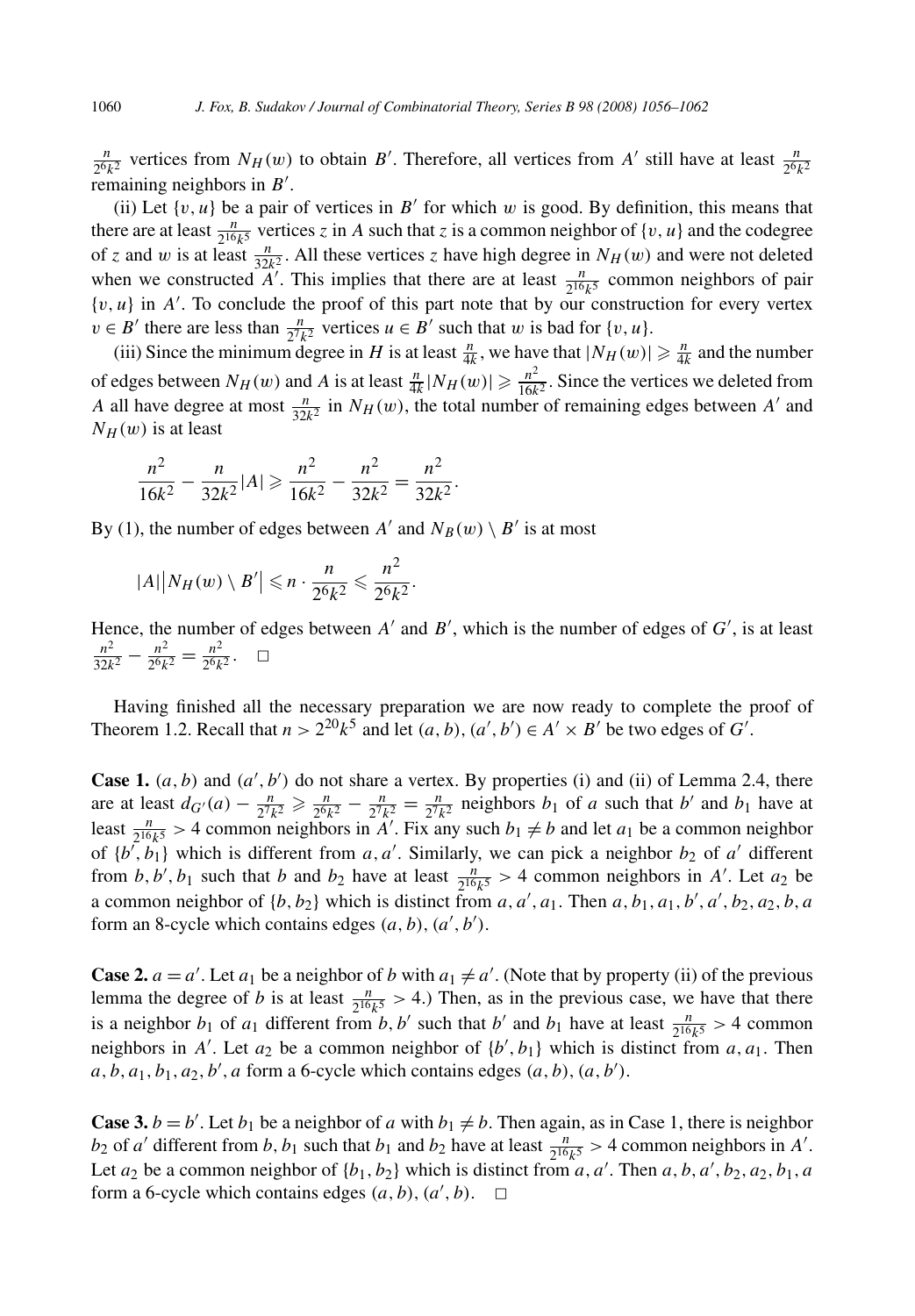#### **3. Concluding remarks**

- We suspect that the approach which was used to settle Problem 1.1 with some changes might work also for values of *β* larger than 1*/*5. On the other hand, since for our proof it is crucial to have vertices with large codegree, it surely fails if  $\beta \geq 1/2$ . It would be very interesting to determine all values of *β* for which Problem 1.1 have a positive answer. For every *β* that is sufficiently close to 1 there are graphs with  $n^{2-\beta}$  edges and no 8-cycle (see, e.g., [3]). Clearly, for such  $\beta$  the answer to this problem is negative.
- Duke, Erdős, and Rödl [6] showed that for  $0 < \beta < 1/2$  and a graph *G* on *n* vertices and at least  $n^{2-\beta}$  edges, there is a  $C_6$ -connected subgraph  $G'$  on at least  $cn^{2-3\beta}$  edges, and this result is tight up to the multiplicative constant *c*. However, it is still open whether this result can be strengthened to show that every graph *G* with *n* vertices and  $n^{2-\beta}$  edges has a strongly  $C_6$ -connected subgraph  $G'$  with at least  $cn^{2-3\beta}$  edges. Duke, Erdős, and Rödl [6] proved that such a graph  $G$  will have a strongly  $C_6$ -connected subgraph  $G'$  with at least  $cn^{2-5\beta}$  edges.
- The Balog–Szemerédi–Gowers theorem is a very useful tool in Additive Combinatorics. For example, it is an important ingredient in Gowers' proof [10] of Szemerédi's theorem on arithmetic progressions in dense sets. For detailed discussion and more applications of this theorem see, e.g., the books by Nathanson [13] and by Tao and Vu [17].

Let *A* and *B* be sets of integers. The *sumset*  $A + B$  is defined to be the collection of sums  $a + b$  with  $a \in A$ ,  $b \in B$ . For a bipartite graph  $G = (A, B; E)$ , the *partial sumset*  $A +_{G} B$  is defined to be the collection of sums  $a + b$  with  $(a, b) \in E(G)$ . The Balog–Szemerédi theorem [2] states that for *A* and *B* sets of *n* integers with  $|E(G)| \ge n^2/k$  and  $|A| + |G| \le cn$  for some *k* and *c*, there are  $A' \subset A$  and  $B' \subset B$  such that  $|A'|, |B'| \ge n/K$  and  $|A' + B'| \le Cn$ , where *K* and *C* only depend on *k* and *c*. The original proof of this theorem gave a poor bound on *K* and *C* in terms of *k* and *c*. Gowers [10] discovered a new proof in which *K* and *C* can be taken to be polynomials in *k* and *c*.

One can deduce the Balog–Szemerédi–Gowers theorem rather quickly from a graphtheoretic lemma proved by Sudakov, Szemerédi, and Vu [16], which essentially says that for every dense bipartite graph  $G = (A, B; E)$  with  $|A| = |B|$ , there are linear-sized subsets *A*<sup> $\prime$ </sup>  $\subset$  *A* and *B*<sup> $\prime$ </sup>  $\subset$  *B* such that for every pair  $(a, b) \in A' \times B'$ , there are a quadratic number of paths in *G* of length three between *a* and *b*. The following theorem strengthens this graphtheoretic lemma, showing that the paths of length three can be taken to lie entirely within subgraph of *G* induced by  $A' \cup B'$ .

**Theorem 3.1.** *For every bipartite graph*  $G = (A, B; E)$  *with*  $n \ge 2^{18}k^5$  *vertices and*  $|E| \ge n^2/k$ edges, there are subsets  $A' \subset A$  and  $B' \subset B$  such that the subgraph  $G'$  of  $G$  induced by  $A' \cup B'$ <br>has at least  $\frac{n^2}{2^6k^2}$  edges and for every  $a \in A'$  and  $b \in B'$ , there are at least  $\frac{n^2}{2^{24}k^7}$  paths between *and b in G*- *of length three.*

**Proof.** The proof follows easily from Lemma 2.4. By properties (i) and (ii) of this lemma, there are at least  $d_{G'}(a) - \frac{n}{2^7 k^2} \ge \frac{n}{2^6 k^2} - \frac{n}{2^7 k^2} = \frac{n}{2^7 k^2}$  neighbors *b*<sub>1</sub> of *a* such that pair {*b, b*<sub>1</sub>} have at least  $\frac{n}{2^{16}k^5}$  common neighbor in *A'*. For any such  $b_1 \neq b$  and any common neighbor  $a_1 \neq a$  we have a path of length three *a*,  $b_1$ ,  $a_1$ ,  $b$ . The number of such paths is clearly at least  $(\frac{n}{2^7k^2} - 1)(\frac{n}{2^{16}k^5} - 1) \geq \frac{n^2}{2^{24}k^7}$ .  $\Box$ 

We wonder if this theorem might have new applications in Additive Combinatorics.